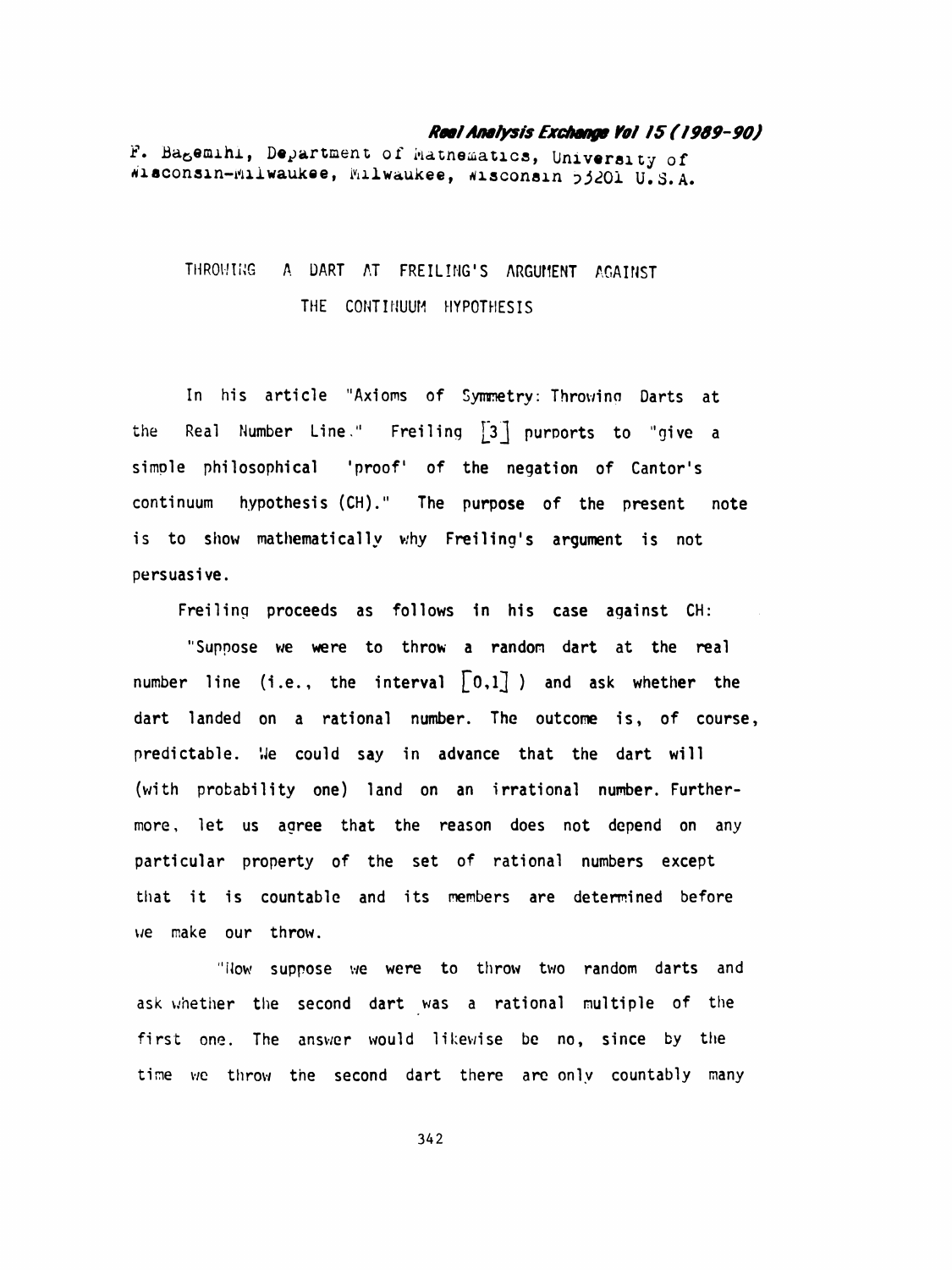points which it has to miss, and membership in this countable set is predetermined by the first dart.

"Suppose then that we have a function f:  $R \rightarrow R_{\frac{1}{2}}$ 

 (i.e., f assigns to each real a countable set of reals). The second dart will not be in the countable set assigned to the first dart. Now, by the symmetry of the situation (the real number line does not really know which dart was thrown first or second), we could also say that the first dart will not be in the set assigned to the second one. This leads us to the following natural proposition:

$$
A_{S_0} \tcdot \tV f: R \to R_{S_0} \t\t(\exists x \ x \ )x \notin f(x \ ) \wedge x \notin f(x),
$$

the intuition being that x and x could be found by and  $\begin{array}{cc} x \\ 1 \end{array}$ independently throwing two random darts."

Freiling then proves that  $A_{\xi\chi}$  is equivalent to  $\rightarrow$  CH. We shall return to this, but we note that he also considers, among others, the following propositions (in the second of which "null" refers to Lebesaue measure zero) from which he derives what could again be considered surprising conclusions:

A<br>  $\checkmark$  2<sup>5</sup> .  $\checkmark$  f: R $\hatmark$   $\hatmark$  3x  $\checkmark$  x  $\checkmark$  + f(x ) \ x  $\notin$  f(x ),  $\checkmark$  2  $\checkmark$  f(x ),  $\checkmark$  2 1 A .  $\forall f: R\rightarrow R \quad (\exists x \times x) \times \notin f(x) \land x \notin f(x).$ 

 In each of these propositions, the set that the thrown dart has to miss is small in some cardinal or measure-theoretic sense and that is avowedly all that Freiling bases his probability argument and intuition upon.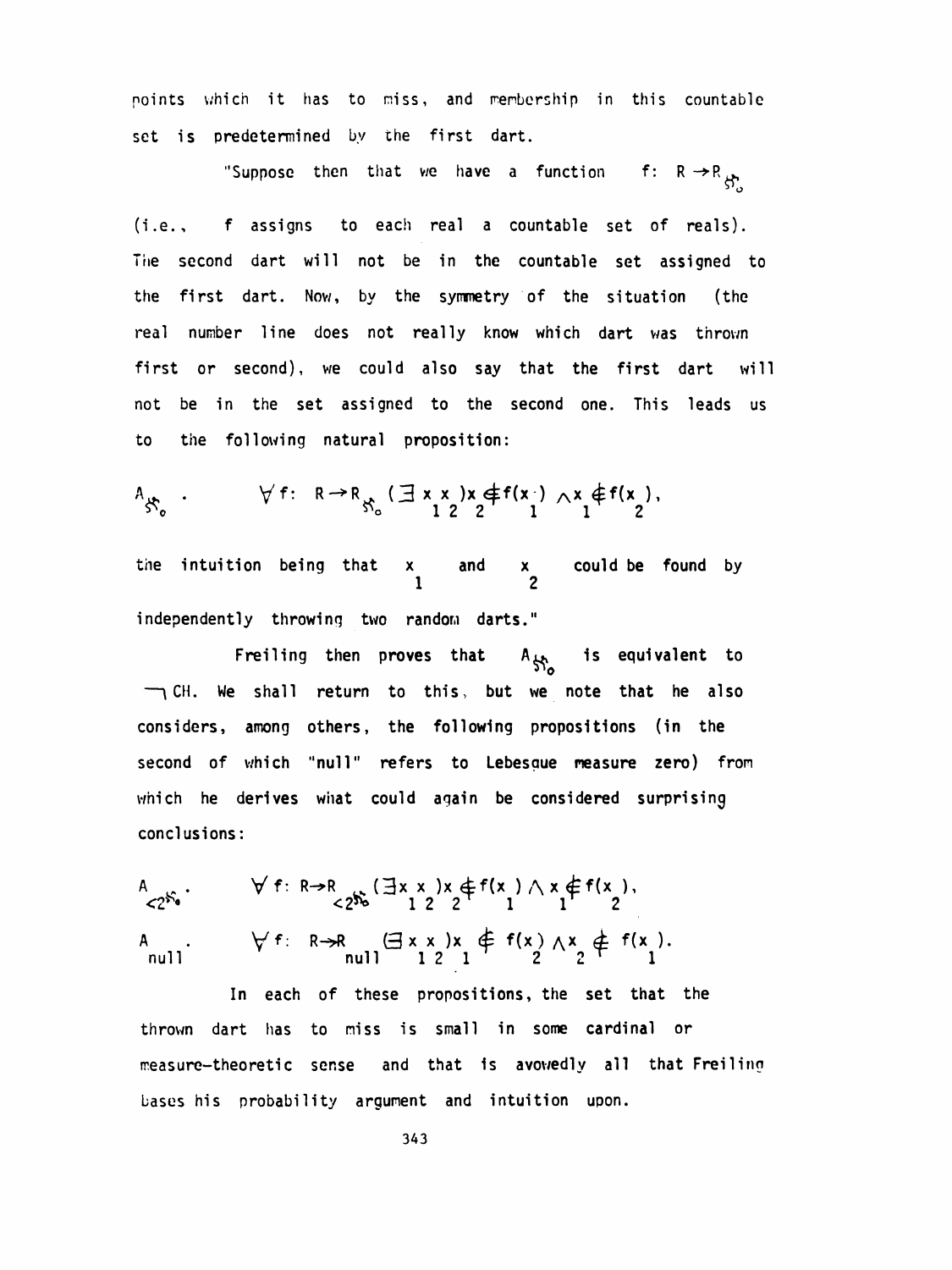Consider now the following proposition, in which n.d." stands for "nowhere dense":

 $\forall f: \mathbb{R} \rightarrow \mathbb{R} \quad (\exists x \times x) \times \notin f(x) \land x \notin f(x)$ .<br>
n.d.  $1 \overset{?}{2} 2 \overset{?}{+} f(x) \overset{?}{-} 1$ 

If, for example, we consider a countable nowhere dense set, then such a set is just as snail in a cardinal sense as the set of rational numbers, and if Freiling's intuition is correct, we should expect a startling conclusion to follow from n.d.

 But no such conclusion is forthcoming, because A is true: n.d.

it expresses a theorem in the theory of independent sets  $[2]$ , namely, that if the "picture" associated with every real x is a nowhere dense set, then there exists an independent pair; in fact, there is not only an independent pair, but indeed a countable independent set  $\lceil 2 \rceil$ , and even an everywhere dense independent set  $\lceil 1 \rceil$ .

Wherein lies the fallacy? It is in asking us to "agree that the reason does not depend on any particular property of the set of rational numbers except that it is countable, "for it is precisely the distribution of the rational numbers in the unit interval that is decisive: replace the set of rational numbers with a countable nowhere dense set, and there is no case against CH.

 Intuition and probability arguments can be pitfalls, especially in set theory.

344